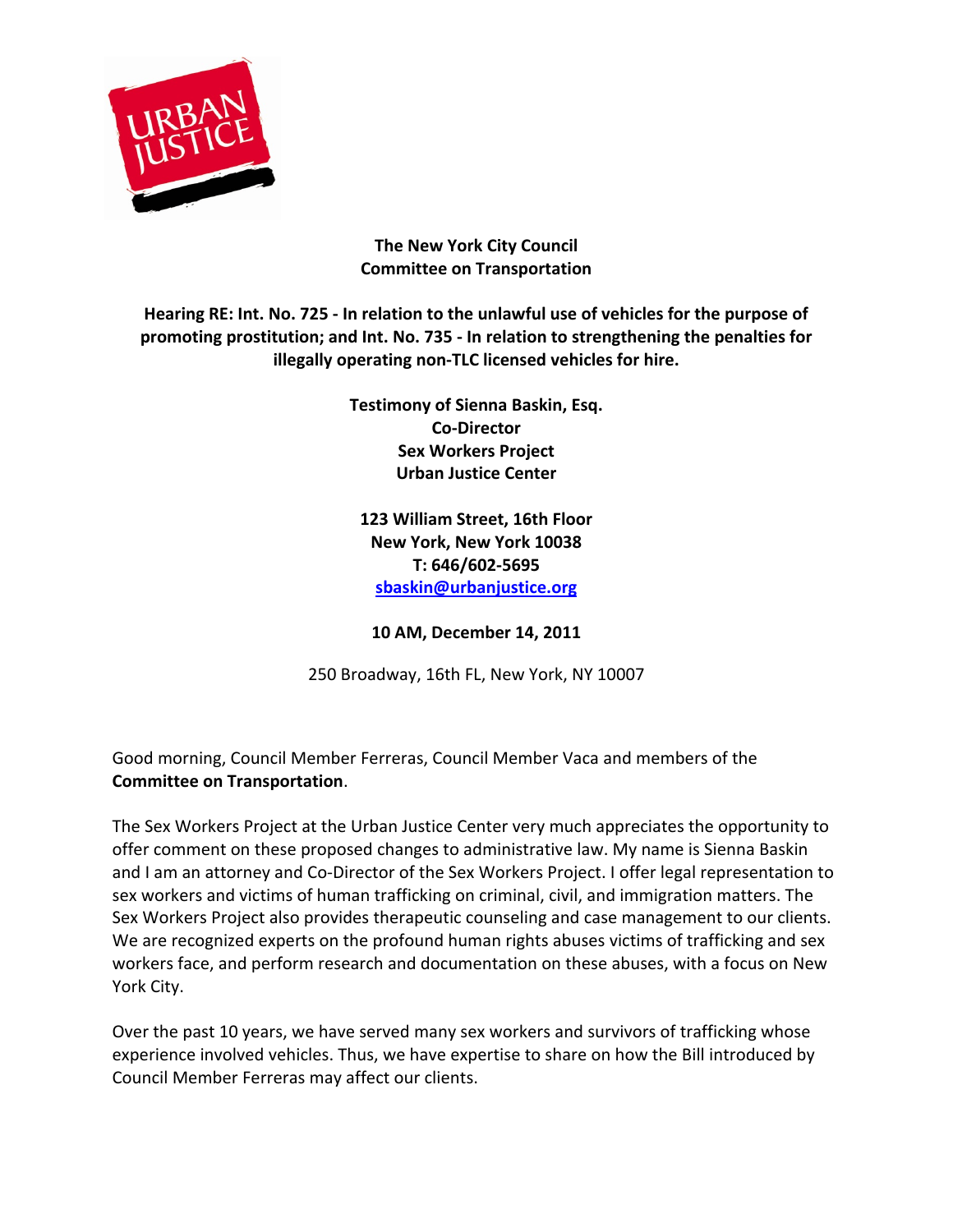It is our understanding that this bill is intended to combat human trafficking. However, we have concerns that it will have little impact on human trafficking, and in fact may have a negative effect on trafficking victims and on vulnerable sex workers.

The bill requires education on the penalties and definition of "promoting prostitution," as it applies to drivers of for-hire vehicles and taxis. The problem is that "promoting prostitution" has a very vague definition. It could include anyone who knowingly aids another person to commit prostitution and anyone who receives money from someone else, knowing it came from prostitution. We are concerned that the proposed education will be understood by drivers to mean that any time they give a sex worker a ride, they are committing "promoting prostitution." 

In our experience, vehicles are used in human trafficking and prostitution in a few ways.

First, sex workers frequently use yellow cabs and for-hire cars to get to out-call locations or get home from out-call locations safely. Escort services may employ yellow cabs or for-hire cars for the same purpose. The drivers of these vehicles may or may not know that their passenger was engaging in prostitution. Without taxi cabs or for-hire vehicles, these sex workers could face considerably greater dangers in going to and from their workplace. Additionally, a driver who knows that their passenger is engaging in prostitution can help or report information to the police should the sex worker disappear or if she is the victim of a crime. For this category of driver, we are concerned that the provision requiring extra education on "promoting prostitution" may make drivers fearful to give rides to sex workers, offer aid to a sex worker in trouble, or report crimes against sex workers to the police. We are also concerned that the penalties on for-hire vehicle drivers for engaging in this activity may discourage them from offering a ride or help to a sex worker. For-hire cars, which serve more remote neighborhoods, are an especially important safety resource for lower income and vulnerable sex workers. As we documented in our studies, "Revolving Door" and "Behind Closed Doors," people working in the sex industries experience assault, rape, robbery, and other violent crimes at significantly higher levels than others. We are concerned first and foremost with the safety of our community members, no matter their occupation. We know that access to a vehicle to exit a potentially dangerous situation is very important to meet that #1 priority of safety.

Second, some trafficking operations employ vehicles to transport their victims from a residence to a brothel or to a customer's house. In some cases, trafficking operations use vehicles as spaces for the sexual conduct to take place. We have only heard of situations where these vehicles were privately owned by members of the trafficking ring. The driver does not usually just get a fee just for the ride, but shares in the proceeds of the trafficking generally. This appears to be the category of driver that the law is intending to reach, but these are not licensed for-hire vehicles and therefore, would not be affected at all by this law. They would not attend the required education, would not learn about or be deterred by the "promoting prostitution" penalties, and in fact would not be subject to these penalties. We are aware that Council Member Vaca's bill addresses drivers operating unlicensed for-hire cars, which may reach this kind of driver, and imposes additional penalties un-related to prostitution or